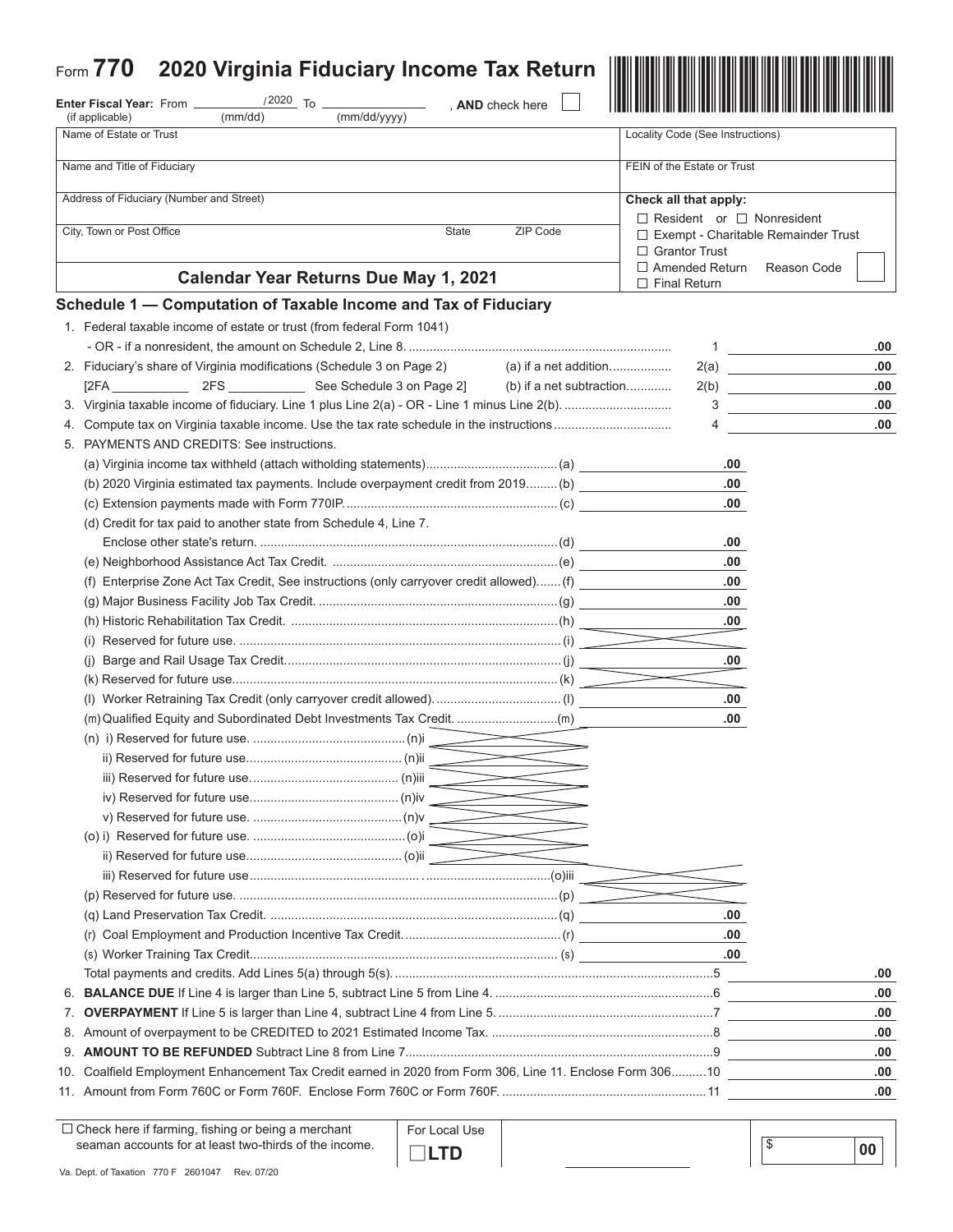## **Form 770 (2020), Page 2 NAME & FEIN FROM PAGE 1**



|                                      | Schedule 2 - Virginia Taxable Income of a Nonresident Estate or Trust                                                                                                                                                                                                                                                                      |     |  |                                                         | <b>Net Virginia Source Income</b><br>A. Distributable |     | <b>B. Nondistributable</b>                                            |  |  |
|--------------------------------------|--------------------------------------------------------------------------------------------------------------------------------------------------------------------------------------------------------------------------------------------------------------------------------------------------------------------------------------------|-----|--|---------------------------------------------------------|-------------------------------------------------------|-----|-----------------------------------------------------------------------|--|--|
|                                      |                                                                                                                                                                                                                                                                                                                                            |     |  |                                                         | $.00 \cdot$                                           |     | 00٠                                                                   |  |  |
|                                      |                                                                                                                                                                                                                                                                                                                                            |     |  |                                                         | .00                                                   |     | .00                                                                   |  |  |
|                                      | 2. Federal deductions attributable to income from sources within Virginia.  2                                                                                                                                                                                                                                                              |     |  |                                                         | .00                                                   |     | .00                                                                   |  |  |
|                                      | 4. Virginia source income allocation schedule. When completing Column 4, multiply Line 3A above by the percentage in Column 3 below and enter the<br>result in Column 4. Enter the amount from Line 3B above in Line 4b, Column 5.                                                                                                         |     |  |                                                         |                                                       |     |                                                                       |  |  |
|                                      | Column 1<br>Column <sub>2</sub><br>Column 3<br><b>Federal Distributable</b><br>Percentage<br>Net Income<br>a. Beneficiaries (Total for all beneficiaries)<br>.00                                                                                                                                                                           |     |  | Column 4<br>Virginia Source<br>Distributable Net Income |                                                       |     | Column <sub>5</sub><br>Virginia Source<br>Nondistributable Net Income |  |  |
|                                      |                                                                                                                                                                                                                                                                                                                                            |     |  | $\frac{0}{0}$                                           |                                                       | .00 |                                                                       |  |  |
|                                      | b. Fiduciary                                                                                                                                                                                                                                                                                                                               | .00 |  | $\frac{0}{0}$                                           |                                                       | .00 | .00                                                                   |  |  |
|                                      | c. Total<br>.00                                                                                                                                                                                                                                                                                                                            |     |  | 100%                                                    |                                                       | .00 | .00                                                                   |  |  |
|                                      | 5. Deduction for distributions to beneficiaries.                                                                                                                                                                                                                                                                                           |     |  |                                                         |                                                       |     |                                                                       |  |  |
|                                      | 6. Fiduciary's share of Virginia source income. Sum of Line 4b, Column 4 or<br>.00                                                                                                                                                                                                                                                         |     |  |                                                         |                                                       |     |                                                                       |  |  |
|                                      |                                                                                                                                                                                                                                                                                                                                            |     |  |                                                         |                                                       |     | .00                                                                   |  |  |
|                                      |                                                                                                                                                                                                                                                                                                                                            |     |  |                                                         |                                                       |     | .00.                                                                  |  |  |
|                                      | <b>Schedule 3 - Fiduciary's Modifications</b>                                                                                                                                                                                                                                                                                              |     |  |                                                         |                                                       |     |                                                                       |  |  |
|                                      | <b>PART I-Additions to Federal Taxable Income</b>                                                                                                                                                                                                                                                                                          |     |  |                                                         |                                                       |     |                                                                       |  |  |
|                                      |                                                                                                                                                                                                                                                                                                                                            |     |  |                                                         |                                                       |     | .00                                                                   |  |  |
|                                      |                                                                                                                                                                                                                                                                                                                                            |     |  |                                                         |                                                       |     | .00                                                                   |  |  |
|                                      | 3. Fixed Date Conformity Additions. See instructions. Enter here and on Line 2FA of Schedule 1. 3                                                                                                                                                                                                                                          |     |  |                                                         |                                                       |     | .00                                                                   |  |  |
|                                      | 4. Other additions to federal taxable income as provided in the instructions. Enclose explanation 4                                                                                                                                                                                                                                        |     |  |                                                         |                                                       |     | .00                                                                   |  |  |
|                                      |                                                                                                                                                                                                                                                                                                                                            |     |  |                                                         |                                                       |     | .00                                                                   |  |  |
|                                      | <b>PART II - Subtractions from Federal Taxable Income</b>                                                                                                                                                                                                                                                                                  |     |  |                                                         |                                                       |     |                                                                       |  |  |
|                                      |                                                                                                                                                                                                                                                                                                                                            |     |  |                                                         |                                                       |     | .00                                                                   |  |  |
|                                      | 7. Any state income tax refund or credit that was reported as "other income" on federal Form 1041. 7                                                                                                                                                                                                                                       |     |  |                                                         |                                                       |     | .00<br>.00                                                            |  |  |
|                                      | 8. Fixed Date Conformity Subtractions. See instructions. Enter here and on Line 2FS of Schedule 1. 8                                                                                                                                                                                                                                       |     |  |                                                         |                                                       |     |                                                                       |  |  |
|                                      | 9. Other subtractions from federal taxable income as provided in the instructions. Enclose explanation. 9<br>.00                                                                                                                                                                                                                           |     |  |                                                         |                                                       |     |                                                                       |  |  |
|                                      | .00                                                                                                                                                                                                                                                                                                                                        |     |  |                                                         |                                                       |     |                                                                       |  |  |
|                                      |                                                                                                                                                                                                                                                                                                                                            |     |  |                                                         |                                                       |     | .00                                                                   |  |  |
|                                      | If Line 11 is a net addition, enter on Line 2(a) of Schedule 1. If Line 11 is a net subtraction, enter on Line 2(b)<br>of Schedule 1.                                                                                                                                                                                                      |     |  |                                                         |                                                       |     |                                                                       |  |  |
|                                      |                                                                                                                                                                                                                                                                                                                                            |     |  |                                                         |                                                       |     |                                                                       |  |  |
|                                      | Schedule 4 – Computation of the Credit for Tax Paid to Another State (See Instructions)                                                                                                                                                                                                                                                    |     |  |                                                         |                                                       |     |                                                                       |  |  |
|                                      | 1. Taxable income reported on the other state's fiduciary income tax return. Enclose a copy of the other return  1                                                                                                                                                                                                                         |     |  |                                                         |                                                       |     | .00<br>.00                                                            |  |  |
|                                      |                                                                                                                                                                                                                                                                                                                                            |     |  |                                                         |                                                       | .00 |                                                                       |  |  |
|                                      |                                                                                                                                                                                                                                                                                                                                            |     |  |                                                         |                                                       |     | .00                                                                   |  |  |
|                                      | 5. Allowable percentage for credit. Compute to one decimal place (e.g., 10.5%). Maximum: 100%                                                                                                                                                                                                                                              |     |  |                                                         |                                                       |     |                                                                       |  |  |
|                                      | Resident estate or trust: Divide Line 1 by Line 2. Nonresident estate or trust: Divide Line 2 by Line 1. 5                                                                                                                                                                                                                                 |     |  |                                                         |                                                       |     | $\%$                                                                  |  |  |
|                                      | 6. Resident estate or trust: Multiply Line 5 by Line 4. Nonresident estate or trust: Multiply Line 5 by Line 3 6                                                                                                                                                                                                                           |     |  |                                                         |                                                       |     | .00                                                                   |  |  |
|                                      | 7. Allowable credit. Resident estate or trust: Enter the smaller amount from Line 3 or Line 6.                                                                                                                                                                                                                                             |     |  |                                                         |                                                       |     |                                                                       |  |  |
|                                      | Nonresident estate or trust: Enter the smaller amount from Line 4 or Line 6.                                                                                                                                                                                                                                                               |     |  |                                                         |                                                       |     |                                                                       |  |  |
|                                      |                                                                                                                                                                                                                                                                                                                                            |     |  |                                                         |                                                       |     | .00                                                                   |  |  |
|                                      | I declare under the penalties provided by law that this return, including any accompanying schedules and statements, has been examined by me and to the best of my<br>knowledge and belief is true, correct and complete. I (we) authorize the Department of Taxation to discuss this return with my (our) preparer. If yes, check here. L |     |  |                                                         |                                                       |     |                                                                       |  |  |
| <b>Please</b>                        | Signature of Fiduciary or Officer Representing Fiduciary                                                                                                                                                                                                                                                                                   |     |  | Date                                                    |                                                       |     | Daytime Phone Number                                                  |  |  |
| <b>Sign Here</b>                     | X                                                                                                                                                                                                                                                                                                                                          |     |  |                                                         |                                                       |     |                                                                       |  |  |
|                                      | Signature of Preparer Other Than Fiduciary                                                                                                                                                                                                                                                                                                 |     |  | Date                                                    |                                                       |     | Daytime Phone Number                                                  |  |  |
|                                      | X                                                                                                                                                                                                                                                                                                                                          |     |  |                                                         |                                                       |     |                                                                       |  |  |
| <b>Preparer's</b><br><b>Use Only</b> | Firm's Name (or Yours if Self-Employed) and Address                                                                                                                                                                                                                                                                                        |     |  | Vendor Code                                             |                                                       |     | Firm's SSN, FEIN or PTIN                                              |  |  |
|                                      |                                                                                                                                                                                                                                                                                                                                            |     |  |                                                         |                                                       |     |                                                                       |  |  |